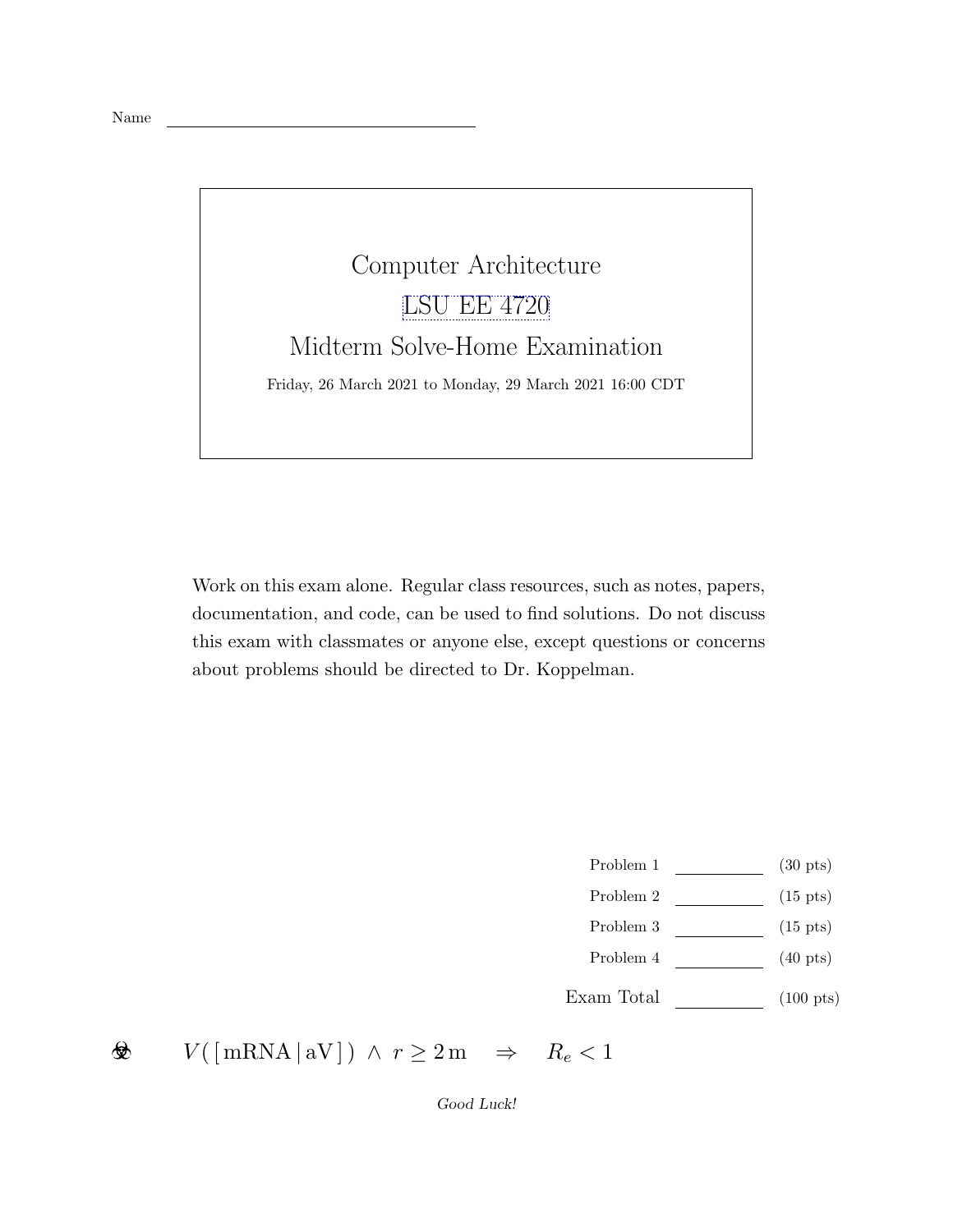Problem 1: [30 pts] One instruction that might have come in handy for Homework 2 is the proposed 1bit. load bit, instruction. Consider 1bit r1, (r2..r3). This instruction will load a single bit from memory into r1. Register r2 holds a base address and r3 holds a bit offset. The bit offset is relative to the most-significant bit of the byte at address r2. So if r3 is zero the MSB is loaded into r1. If r3 is 7 the LSB of the byte at r2 is loaded into r1, if r3 is 8 the MSB of the byte at r2+1 is loaded into r1, etc. (As with Homework 1 and 2, bit ordering is big-endian.) To help understanding lbit there are two code fragments below. They do the same thing, the first uses lbit, the second uses existing MIPS instructions.

```
# Proposed Instruction
lbit r1, (r2..r3)# Equivalent MIPS Code
sra r9, r3, 3
add r9, r2, r9
lbu r1, 0(r9)
sll r1, r1, 24
```
andi r9, r3, 0x7 sllv r1, r1, r9 srl r1, r1, 31

(a) Modify the illustrated MIPS implementation so that it implements lbit, omitting control logic. Assume that the memory port will be set to perform a read byte unsigned operation (the same operation as would be performed for the lbu instruction) and the ALU will be set to perform an add operation. (That is, don't assume or try to add new operations for the memory port nor for the ALU.) The modifications should provide the appropriate address to the memory port and should place the appropriate bit in the destination register.

As always, assume that the critical path is through the memory port. For this problem it is okay to put additional non-control logic in the WB stage.

Add logic to compute the correct load address.

Add logic to extract the needed bit.

- There is no need to show control logic.
- Don't assume or implement new Mem Port or ALU operations.
- It's okay to add logic to the WB stage.
- Pay attention to performance.

Pay attention to cost. Do not show functional units that are more complicated than necessary. Use existing pipeline latches and other data carrying paths when possible.

As always, do not break other instructions.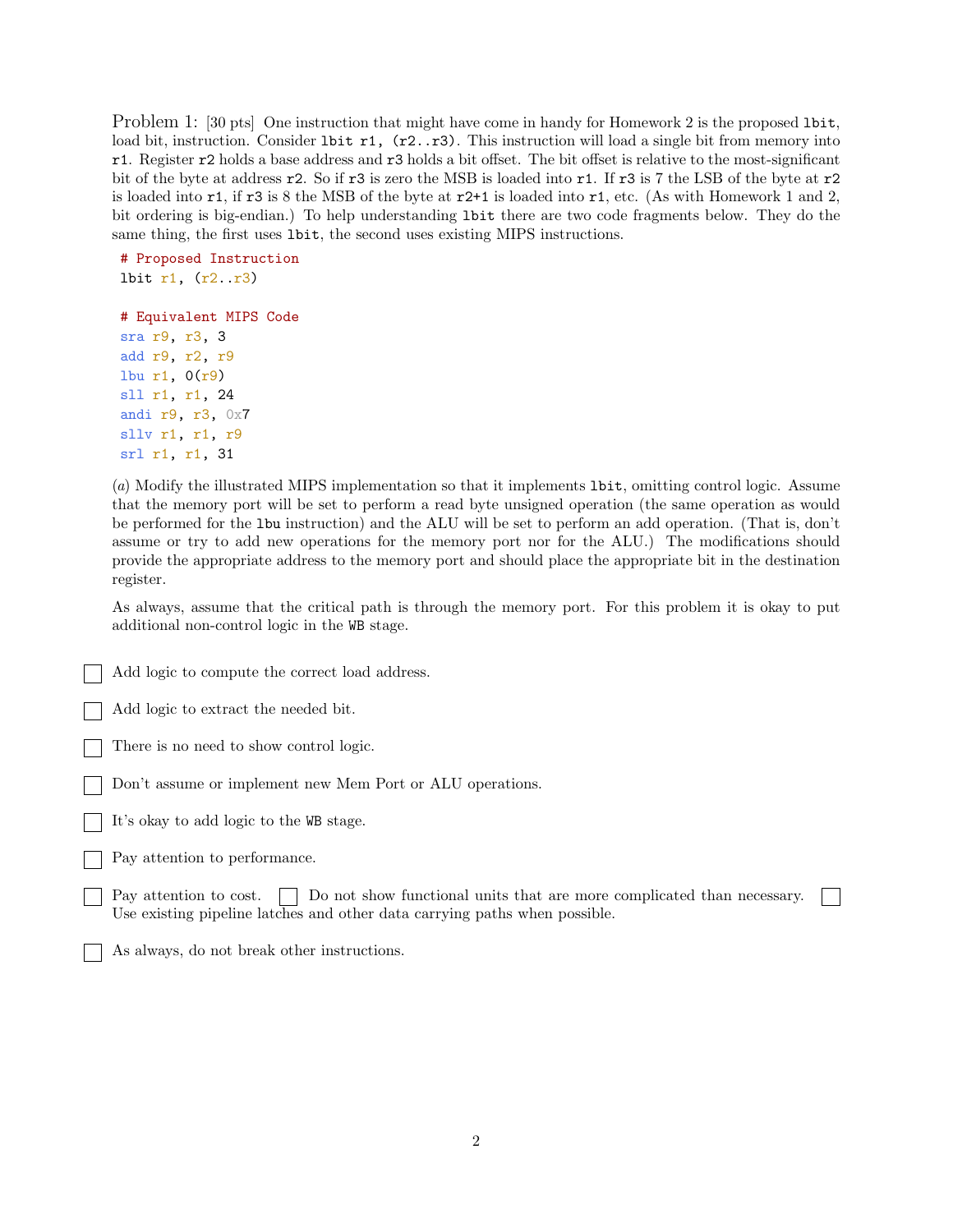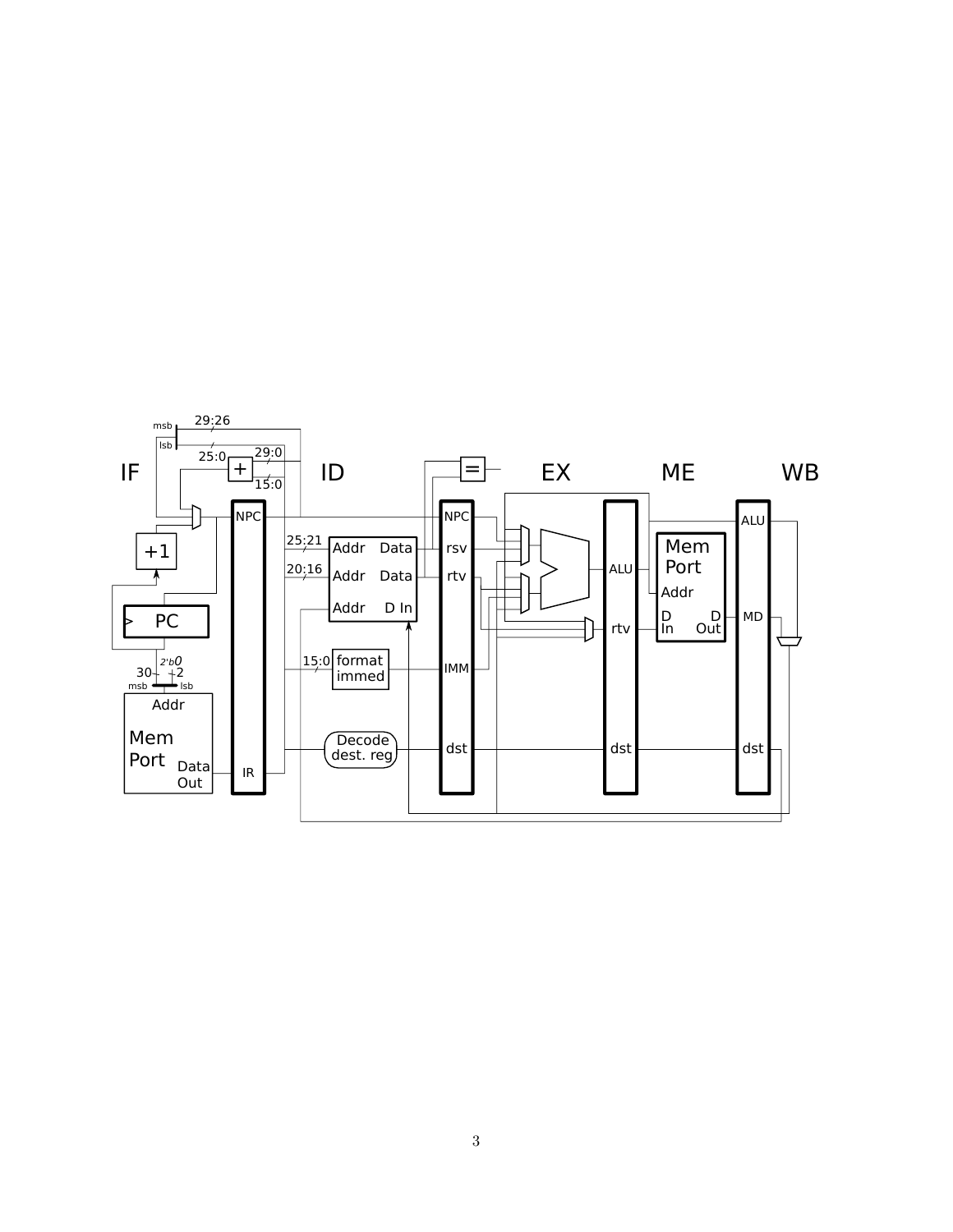(b) Show the execution of the code fragments below on your implementation. Add reasonable bypass paths to eliminate stalls.

Add reasonable bypass paths to avoid stalls that would be suffered by the code below.

Show execution of each code fragment (with reasonable bypass paths).

```
# Fragment A
addi r3, r3, 1
lbit r1, (r2..r3)
add r4, r4, r1
# Fragment B
lbit r1, (r2..r3)
addi r3, r3, 1
add r4, r4, r1
# Fragment C
lbit r1, (r2..r3)
bne r1, r0 TARG
addi r3, r3, 1
```
## TARG:

xor r8, r9, r10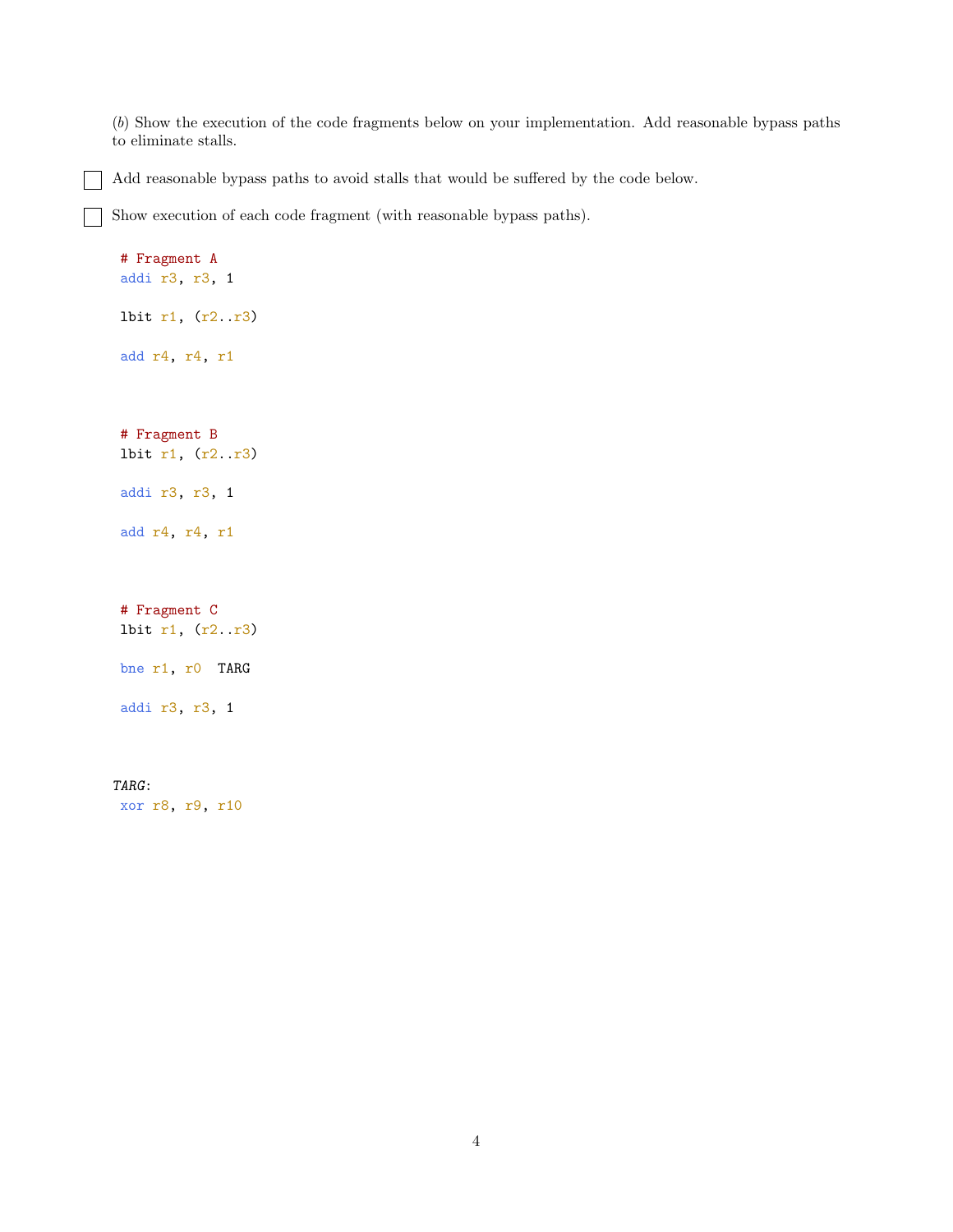(c) Consider another instruction ebit, extract bit. Consider ebit  $r1$ ,  $r2$ ,  $r3$ . This instruction extracts the bit at position r3 from r2 and writes it to r1. The MSB is at position 0. The bit position is in the least significant five bits of r3, other bits of r3 are ignored.

Both lbit and ebit extract a bit from a value, so it is possible to use some of the hardware for lbit to implement ebit. One difference is that lbit extracts an 8-bit quantity while ebit extracts a bit from a 32-bit quantity. If the hardware were shared, the lbit hardware would have to be upgraded to handle 32-bit values.

Ignoring whether such sharing really is a good idea, modify the implementation of lbit so that it could implement ebit using hardware shared with lbit.

Modify MIPS hardware to implement ebit using hardware shared with lbit.

No need to show control logic.

(d) Explain why an implementation sharing ebit and lbit hardware would execute the code fragment below slowly and describe a faster alternative.

ebit r1, r2, r3 add r4, r4, r1

Why does the shared hardware implementation slow code below?

Why is an implementation of ebit that is similar to other computation instructions faster?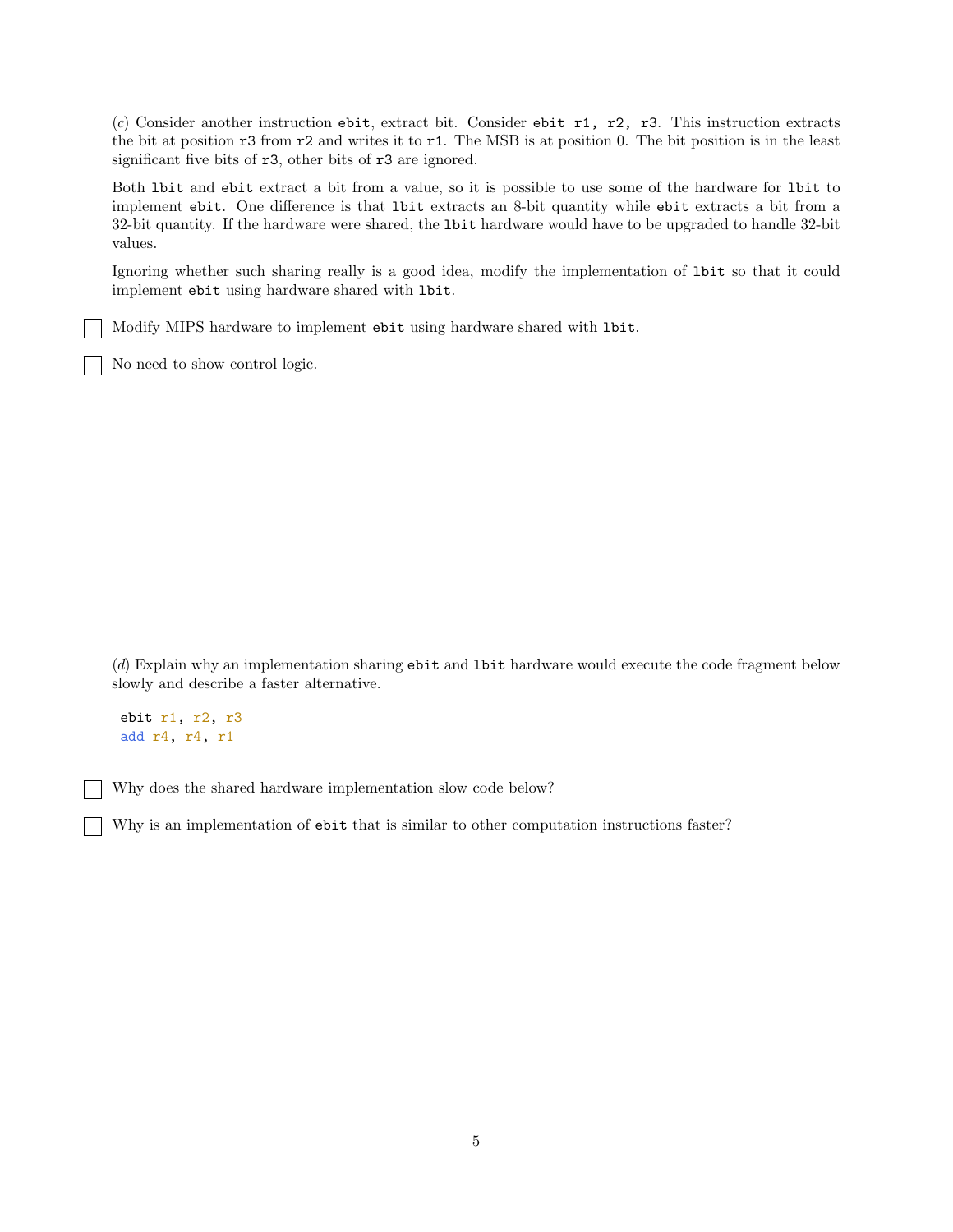Problem 2: [15 pts] Consider the pointer-chasing loop below. Assume that the loop executes many iterations on the illustrated hardware.



(a) Show an execution of the loop below for enough iterations—at least two—to compute the IPC (inverse of CPI). The IPC is the number of executed instructions divided by the number of cycles. Compute it for a very large number of iterations.

Show execution.

Compute IPC for a large number of iterations.

Check for dependencies and available bypass paths.

lw r3, 8(r3) LOOP: lw r1, 4(r3) sw r1, 0(r3) bne r1, r5 LOOP lw r3, 8(r3) add r5, r3, r9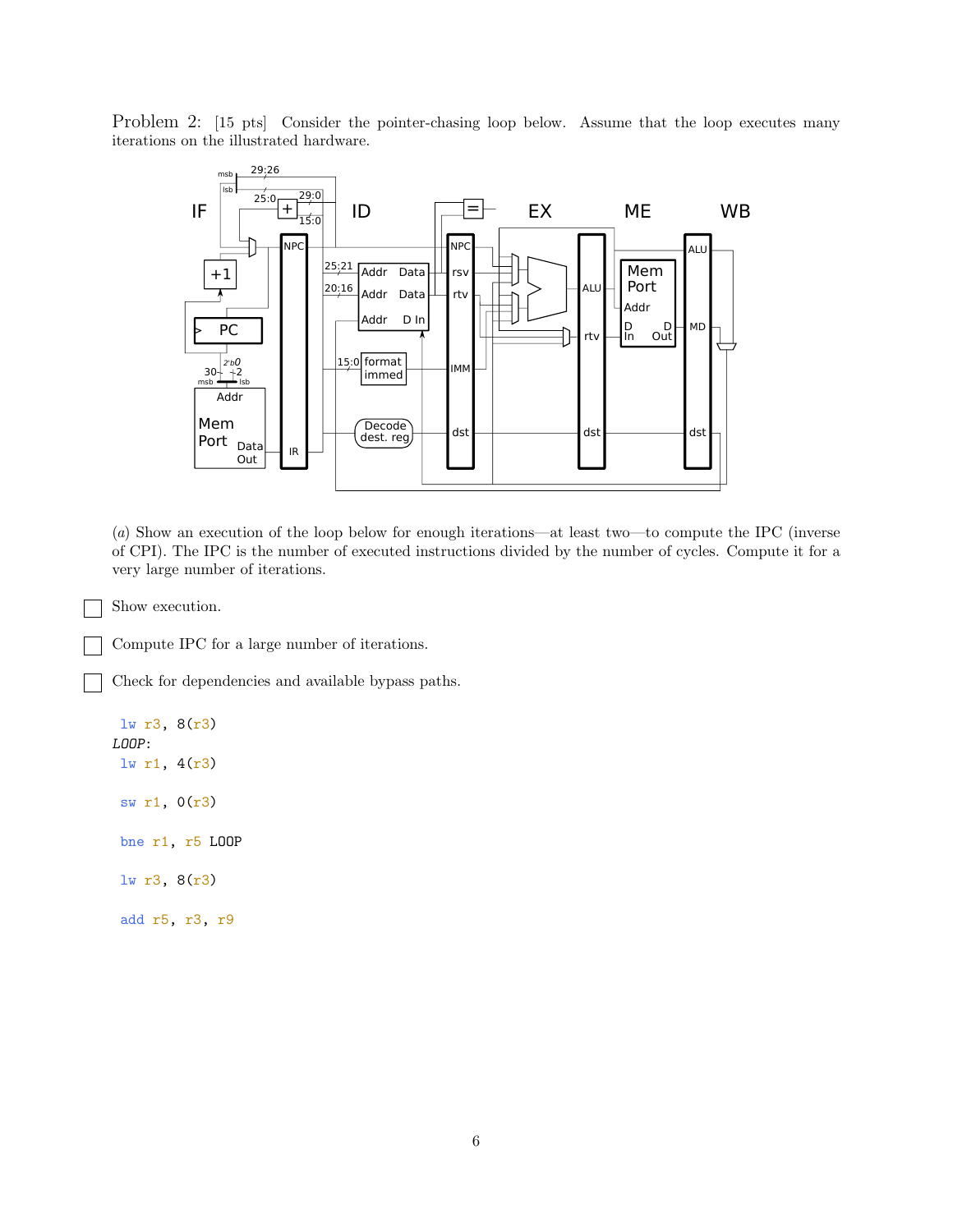(b) If the previous part were solved correctly, then there should be two stalls per iteration. One stall could be eliminated by a bypass path, but the other could not (without increasing critical path). For each stall in your execution (even if there are more or less than two) show a reasonable bypass path that would avoid the stall or else explain why such a bypass is not reasonable.



Show reasonable bypass paths needed to avoid stalls on your code.

For each stall that could not be eliminated with a bypass path, explain why: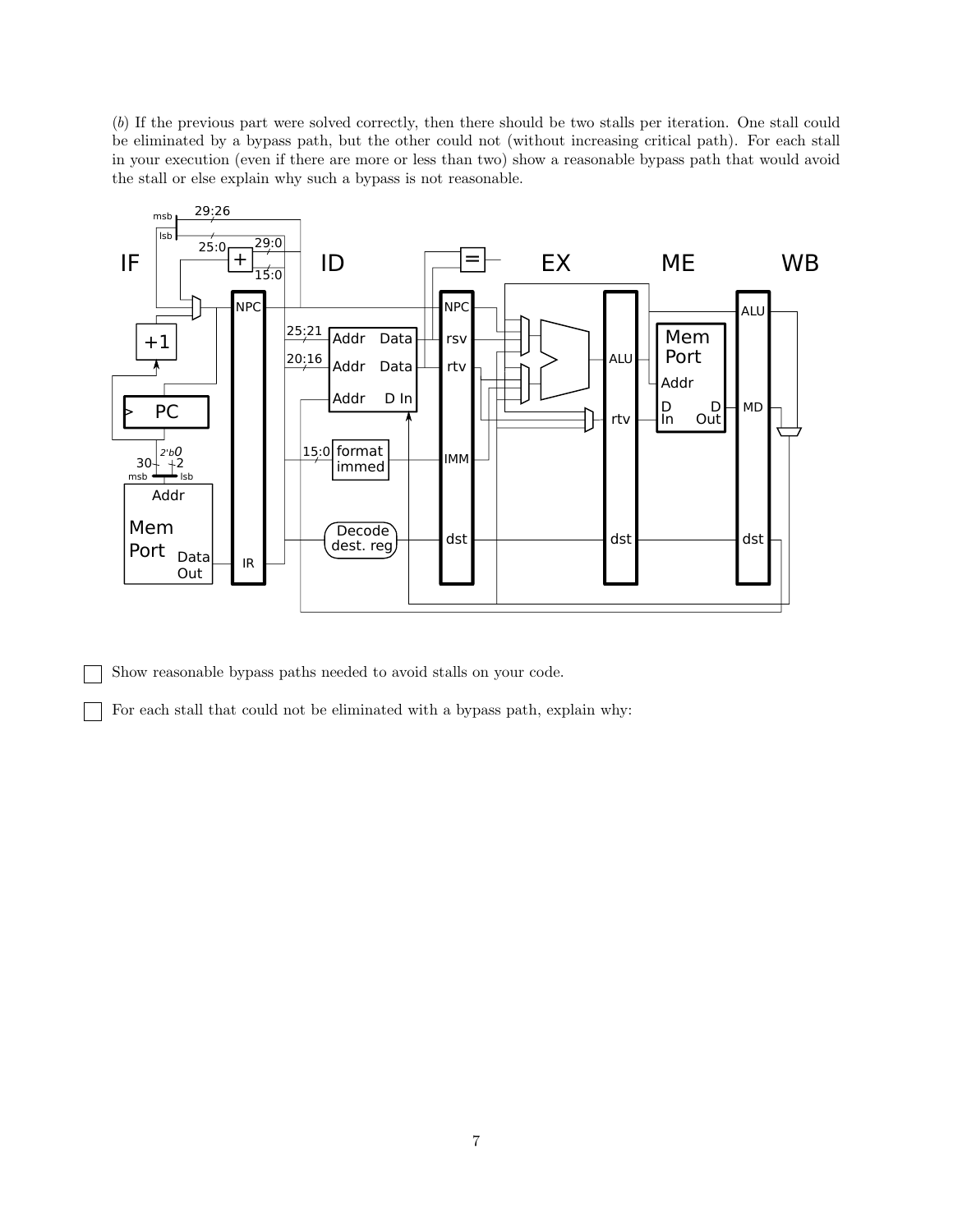Problem 3: [15 pts] Appearing below are two candidate MIPS instructions, jca, jump case add, and jcc, jump case concatenate, that can be used to implement C-style switch statements. The instructions are designed for case statements that each consist of up to eight instructions. In both instructions the rs register (register r1 in the examples) holds the address of case statement zero. Case statement 1 starts at address r1+32, case statement 2 starts at address r1+32\*2, etc. The rt register (r2 in the examples) holds the number of the case statement to jump to, so the address to jump to is  $r1+32*r2$ . The only difference between the two instructions is that in jca the value of  $r1$  must be a multiple of 4 (since instruction addresses are aligned) while in jcc the value of r1 must be a multiple of 4096 (the 12 least-significant bits must be zero) and r2 must be less than 128. Like other MIPS control transfers, both instructions have a 1-instruction delay slot. Note that jca r1, r0 is equivalent to jr r1.

The code below shows the use of jca and an equivalent code fragment that uses only existing MIPS instructions.

```
# Candidate Instruction
jca r1, r2 # Jump to r1 + r2 * 32
nop
# Another Candidate Instruction
jcc r1, r2 # Jump to { r1[31:12], r2[6:0], 5'b0 }
nop
# Equivalent code to jca (and partly jcc) using existing MIPS instructions.
sll r9, r2, 5
add r9, r9, r1
jr r9
nop
```
A resolve-in-ID implementation of jcc can be designed at low cost and with no risk of lengthening the critical path. In contrast, a resolve-in-ID implementation of jca would add to cost and risk critical path impact.

(a) Show the datapath changes to the MIPS pipeline on the next page needed for resolve-in-ID implementations of the two instructions.

Show datapath changes (not control logic) for resolve-in-ID implementation of  $\vert$  jca and jcc.

As always, pay attention to cost and performance.

(b) Explain why computing a branch target, which is done using an adder, has no critical path impact while there is critical path impact for jca.

Why can a branch safely use an adder in ID, but not jca?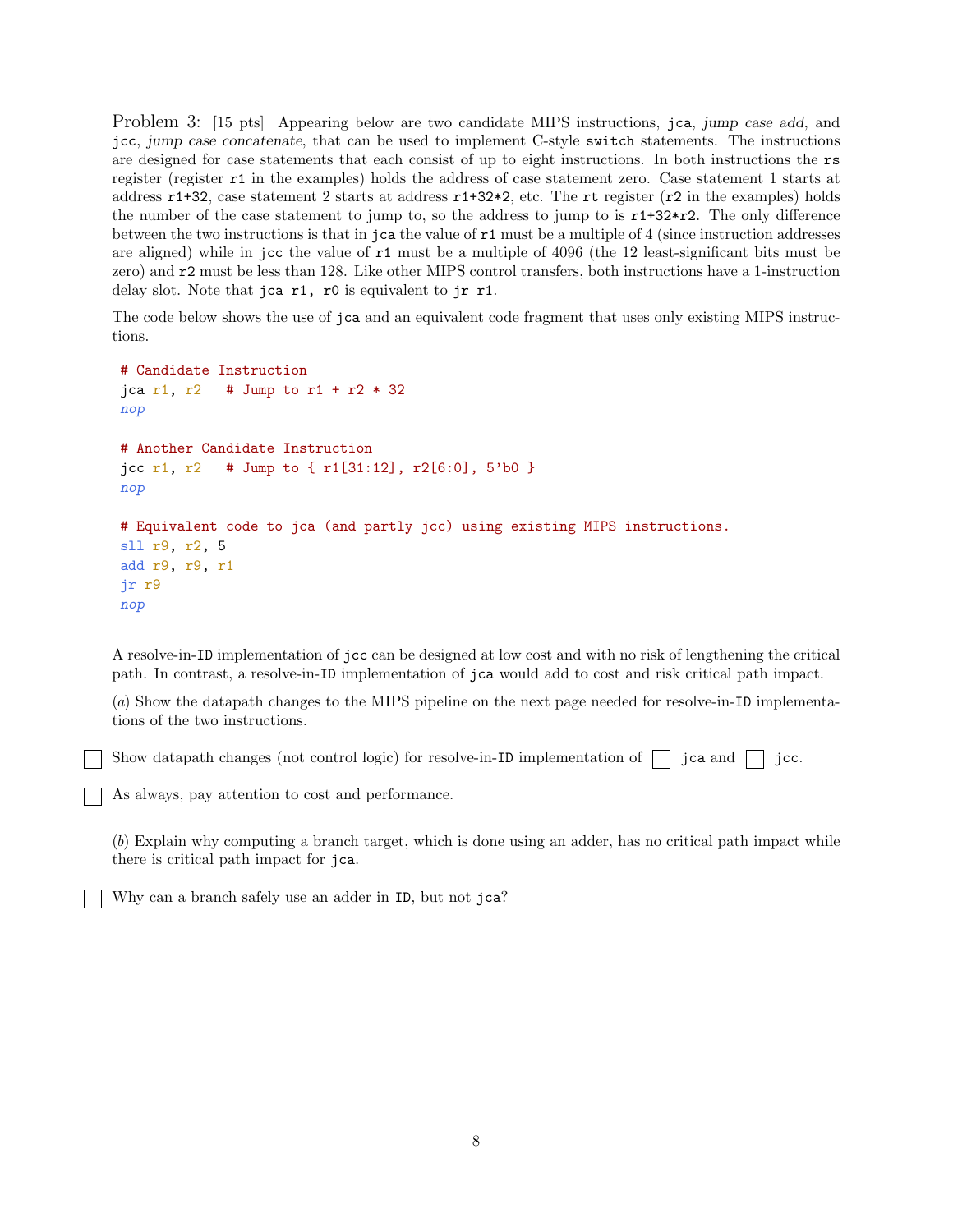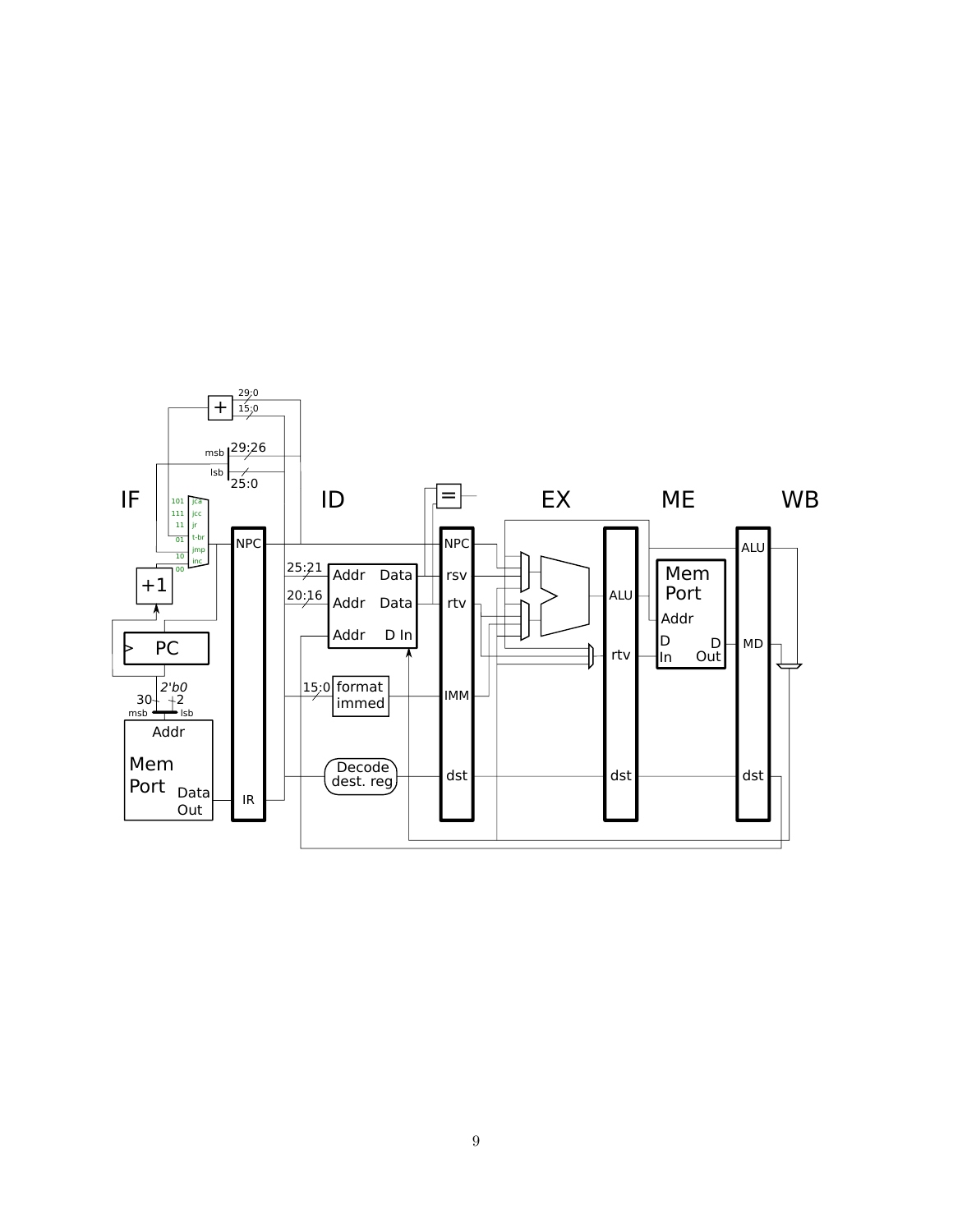Problem 4: [40 pts] Answer each question below.

(a) MIPS branches have one delay slot. That enables five-stage scalar MIPS implementations to fetch the delay-slot instruction while resolving the branch. So, is the delay slot a feature of the ISA or a feature of the implementation?

Is a delay slot an ISA feature or an implementation feature?  $\Box$  Explain.

(b) There are 32 MIPS integer (general-purpose) registers, usually called r0 to r31. But these registers are also given names, which are shown in the table below. Suppose we wanted to rearrange the names. For example, suppose we wanted to name register r16 t8 (instead of name r24 t8) and make r24 the new k0. Which registers could we rearrange without changing the ISA? It must be possible to use the registers for the purpose suggested by their names after rearranging.

| Names                      |              | Numbers Suggested Usage                 |
|----------------------------|--------------|-----------------------------------------|
| $s_{zero}$ :               | 0            | The constant zero.                      |
| $\texttt{Sat:}$            | $\mathbf{1}$ | Reserved for assembler.                 |
| $\text{$}5v0 - 5v1: 2 - 3$ |              | Return value                            |
| $\$a0-\$a3: 4-7$           |              | Argument                                |
| $$t0-$t7: 8-15$            |              | Temporary (Not preserved by callee.)    |
| $$s0-\$s7:16-23$           |              | Saved by callee.                        |
| $$t8-\$t9: 24-25$          |              | Temporary (Not preserved by callee.)    |
| $k0 - k1: 26 - 27$         |              | Reserved for kernel (operating system). |
| $\frac{6}{2}$              | 28           | Global Pointer                          |
| \$sp                       | 29           | Stack Pointer                           |
| \$fp\$                     | 30           | Frame Pointer                           |
| $s_{ra}$ :                 | 31           | Return address.                         |

Which register numbers can get new names without having to change the ISA?  $\Box$  Explain.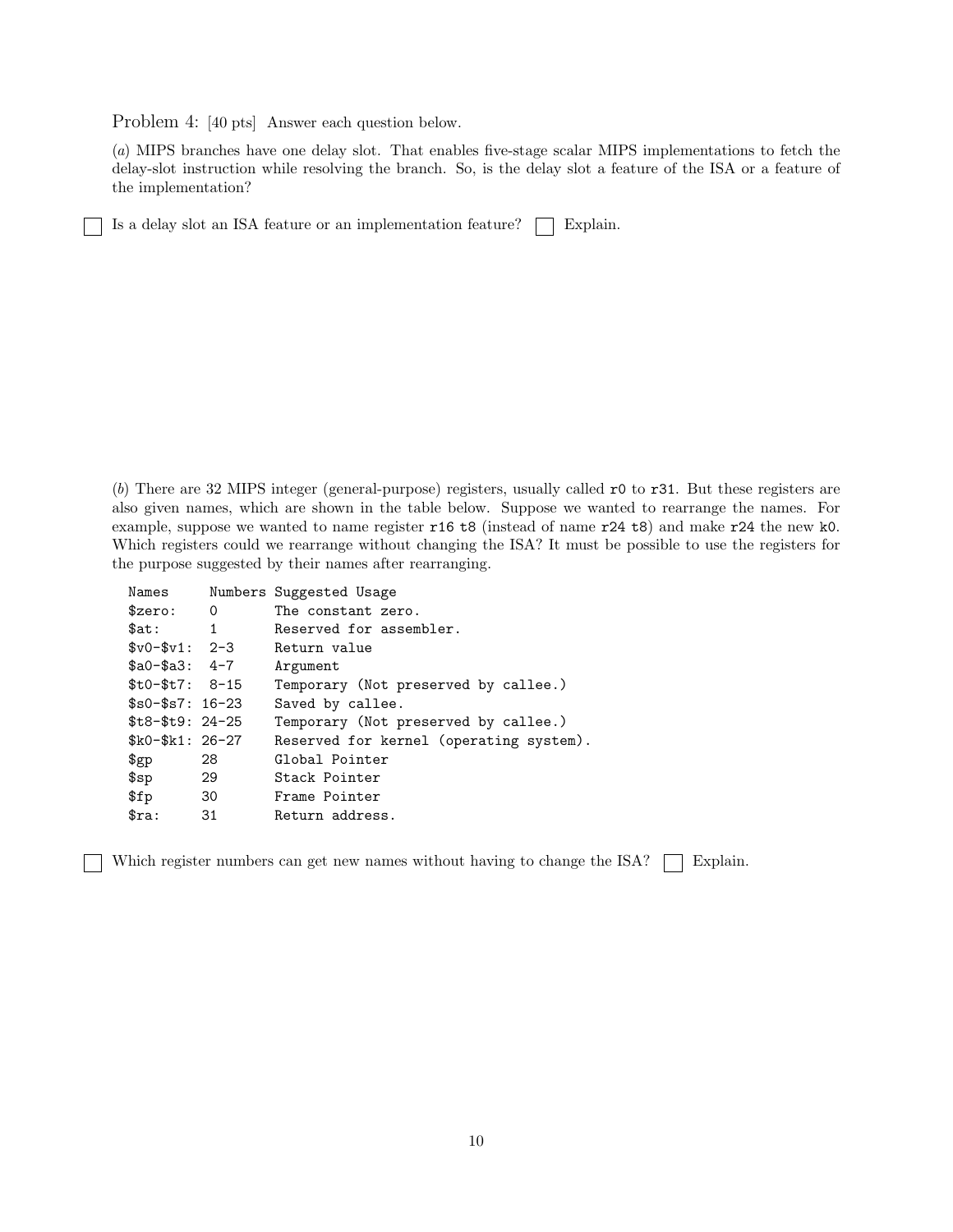(c) The code fragment below adds 1 to the floating-point value in register f2 and puts the sum in f3.

```
addi $t1, $0, 1 # Integer 1
mtc1 $t1, $f1
cvt.s.w $f1, $f1
add.s $f3, $f1, $f2
```
Explain what the  $\text{cvt.s.}$  w instruction does in the code above.

Re-write the code so that it adds a 1, but does so without the cvt.s.w instruction.

(d) In early RISC ISAs, including MIPS I, floating-point registers were 32 bits and yet many of these ISAs had double-precision (64-bit) floating-point instructions. Where do these instructions find their 64-bit operands?

MIPS-I gets 64-bit floating-point operands . . .

(e) ARM A64 and RISC-V RV64 are both late RISC ISAs. But ARM A64 has many more instructions than RISC-V. How does having more instructions help A64 and fewer instructions help RISC-V?

Lots of instructions help A64 because ...

Fewer of instructions help RISC-V because  $\ldots$